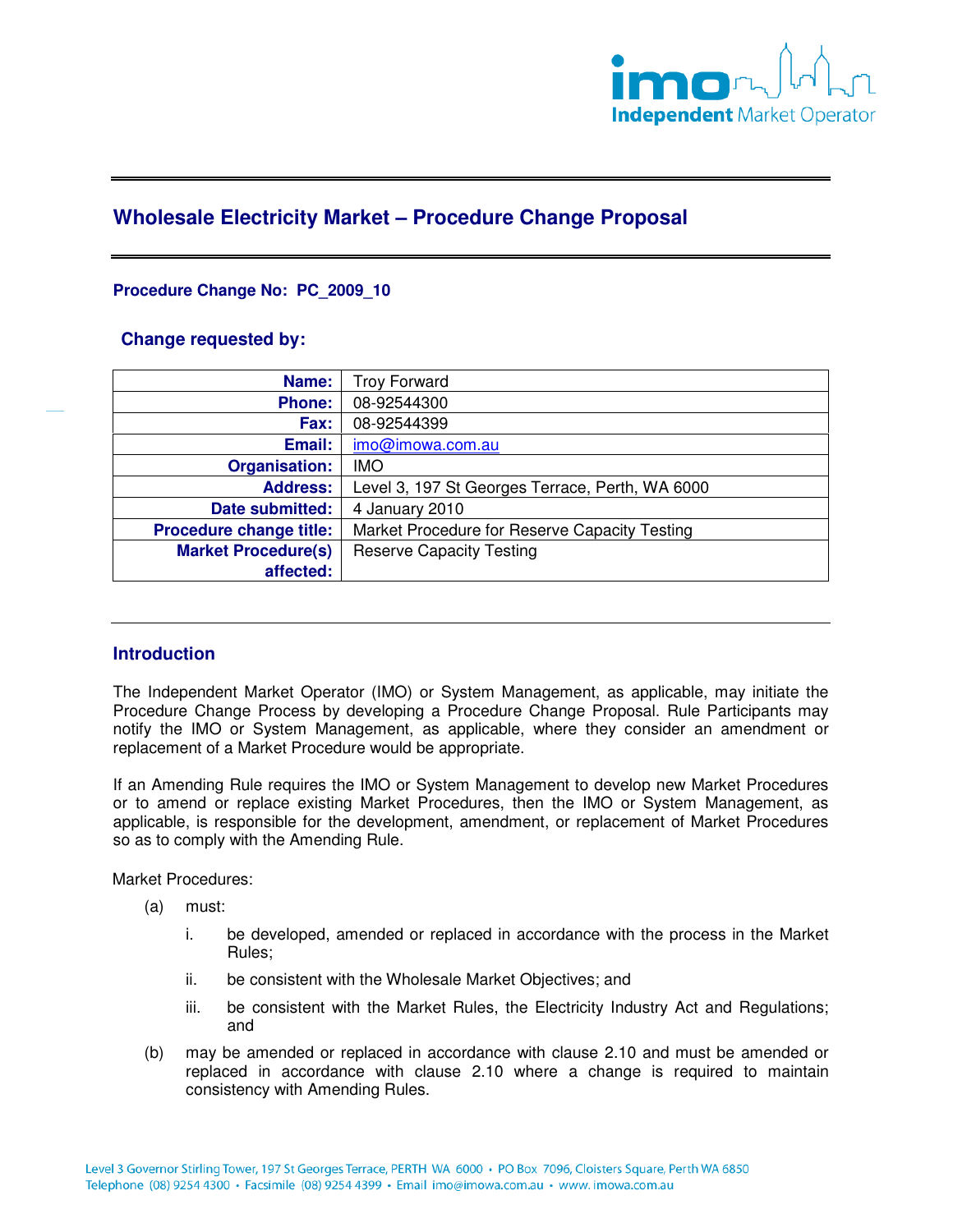

The Wholesale Market Objectives are:

- (a) to promote the economically efficient, safe and reliable production and supply of electricity and electricity related services in the South West interconnected system;
- (b) to encourage competition among generators and retailers in the South West interconnected system, including by facilitating efficient entry of new competitors;
- (c) to avoid discrimination in that market against particular energy options and technologies, including sustainable energy options and technologies such as those that make use of renewable resources or that reduce overall greenhouse gas emissions;
- (d) to minimise the long-term cost of electricity supplied to customers from the South West interconnected system; and
- (e) to encourage the taking of measures to manage the amount of electricity used and when it is used.

## **Details of Procedure Change Requested**

#### **1. Provide a reason for the proposed new, amended or replacement Market Procedure:**

The proposed amended Market Procedure for Reserve Capacity Testing updates the procedure to improve the process followed by the IMO when testing a Facility's ability to meet its Reserve Capacity Obligations.

The purpose of this Procedure Change Proposal is to:

- $\circ$  define testing cycles and Temperature Dependence Curves (section 1.2);
- o define how passes and fails of Reserve Capacity Tests are determined using the Temperature Dependence curve (section 1.7.4 -1.7.6); and
- $\circ$  detail how the IMO measures temperature (section 1.8.2 -1.8.3).

To improve the integrity of the Market Procedure, the IMO also proposes:

- o a number of minor and typographical amendments; and
- $\circ$  to include details relating to the Amending Rules and associated procedure steps resulting from Rule Change Proposal: Demand Side Management – Operational Issues (RC\_2008\_20). Please note that these changes will not constitute a part of the Market Procedure until commencement on 1 October 2010.

Ancillary to these changes, the IMO proposes a number of amendments to the Glossary and Defined Terms used in the Market Procedure.

Any approved changes to the Market Procedure relating to RC\_2008\_20 resulting from this Procedure Change Process will be included formally by the IMO into the Market Procedure on 1 October 2010. Prior to this date they will simply be indicated in boxes within the Market Procedure for reference.